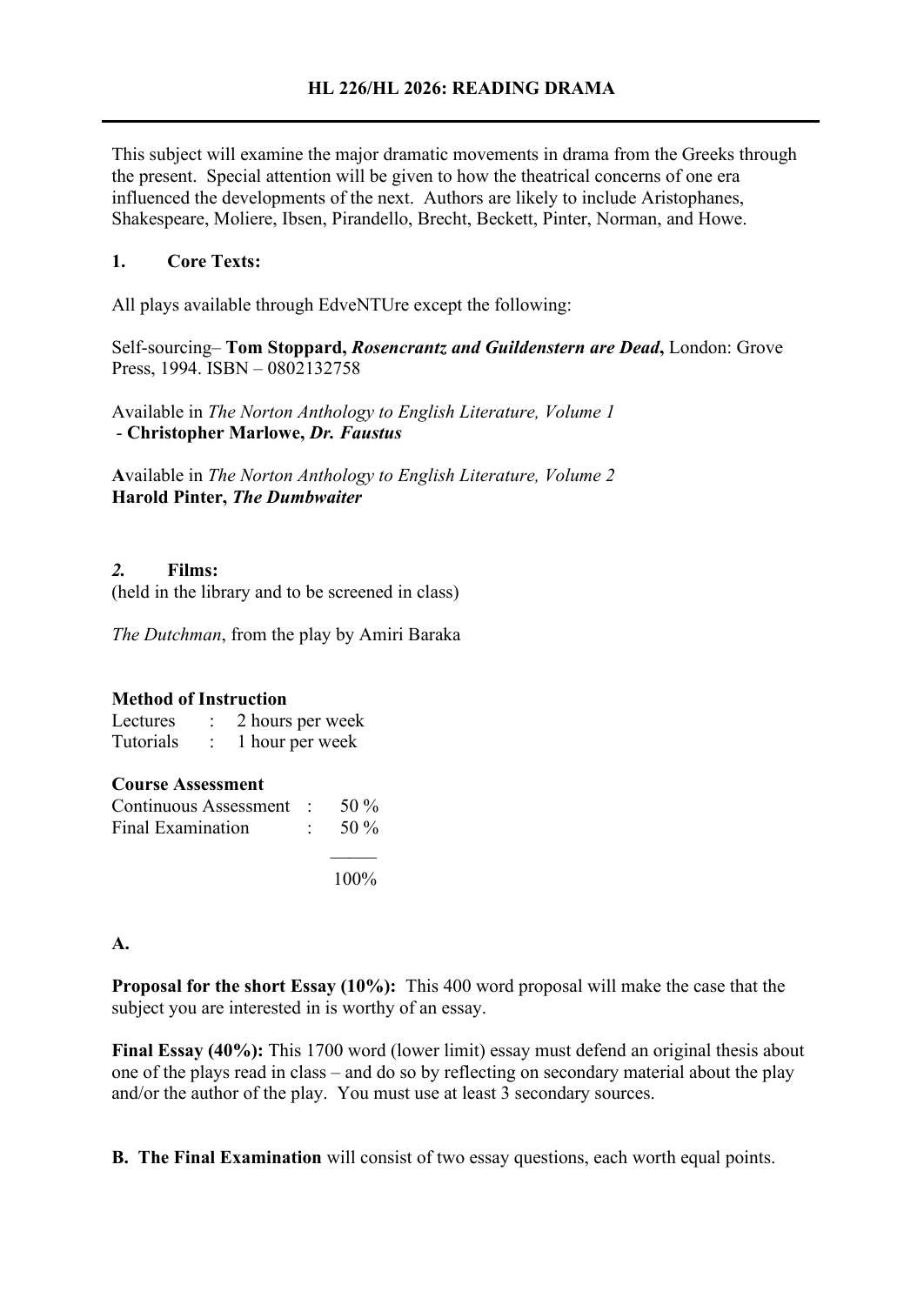**\*\*Warning\*\* Plagiarism will not be tolerated and will result in automatic failure of the course.**

| <b>Lecturer</b>  | Office Room No. | DID | <b>E-mail Address</b>       |
|------------------|-----------------|-----|-----------------------------|
| Daniel Jernigan* | HSS-03-68       |     | $d$ jernigan $@$ ntu.edu.sg |

\* Course Co-ordinator

# **Proposed Lecture Schedule**

| Week No.  | <b>Topics</b>                      | <b>Readings</b>                                                                                                                       |  |
|-----------|------------------------------------|---------------------------------------------------------------------------------------------------------------------------------------|--|
| Week 1    | <b>Course Introduction -</b>       |                                                                                                                                       |  |
| Week 2    | <b>Introduction to Greek Drama</b> | Sophocles, Oedipus Rex                                                                                                                |  |
| Week 3    | <b>Medieval Drama</b>              | <b>Anonymous, The Brome</b><br><b>Play of Abraham and</b><br><b>Issac</b><br>Anonymous, Mankind                                       |  |
| Week 4    | Renaissance Drama                  | <b>Christopher Marlowe:</b><br>Dr. Faustus - Available in<br><b>The Norton Anthology to</b><br><b>English Literature,</b><br>Volume 1 |  |
| Week 5    | <b>No Class</b>                    |                                                                                                                                       |  |
| Week 6    | <b>Restoration Drama</b>           | <b>Aphra Behn, The Rover</b>                                                                                                          |  |
| Week 7    | <b>French Neo-Classical</b>        | <b>Moliere, The Misanthrope</b>                                                                                                       |  |
| Week 8    | <b>Recess</b>                      |                                                                                                                                       |  |
| Week 9    | <b>Realism</b>                     | <b>Anton Chekhov, The</b><br><b>Cherry Orchard</b>                                                                                    |  |
| Week $10$ | <b>African American Drama</b>      | Amiri Baraka (Le Roi<br>Jones), Dutchman                                                                                              |  |
| Week 11   | <b>Postcolonial Drama</b>          | Wole Soyinka, Death<br>and the King's<br><b>Horseman</b>                                                                              |  |
| Week $12$ | <b>Metatheatre</b>                 | Tom Stoppard,<br>Rosencrantz and<br><b>Guildenstern are Dead</b>                                                                      |  |
| Week 13   | <b>Postmodern Drama?</b>           | <b>Harold Pinter, The</b><br><b>Dumbwaiter</b><br><b>Available in The Norton</b>                                                      |  |